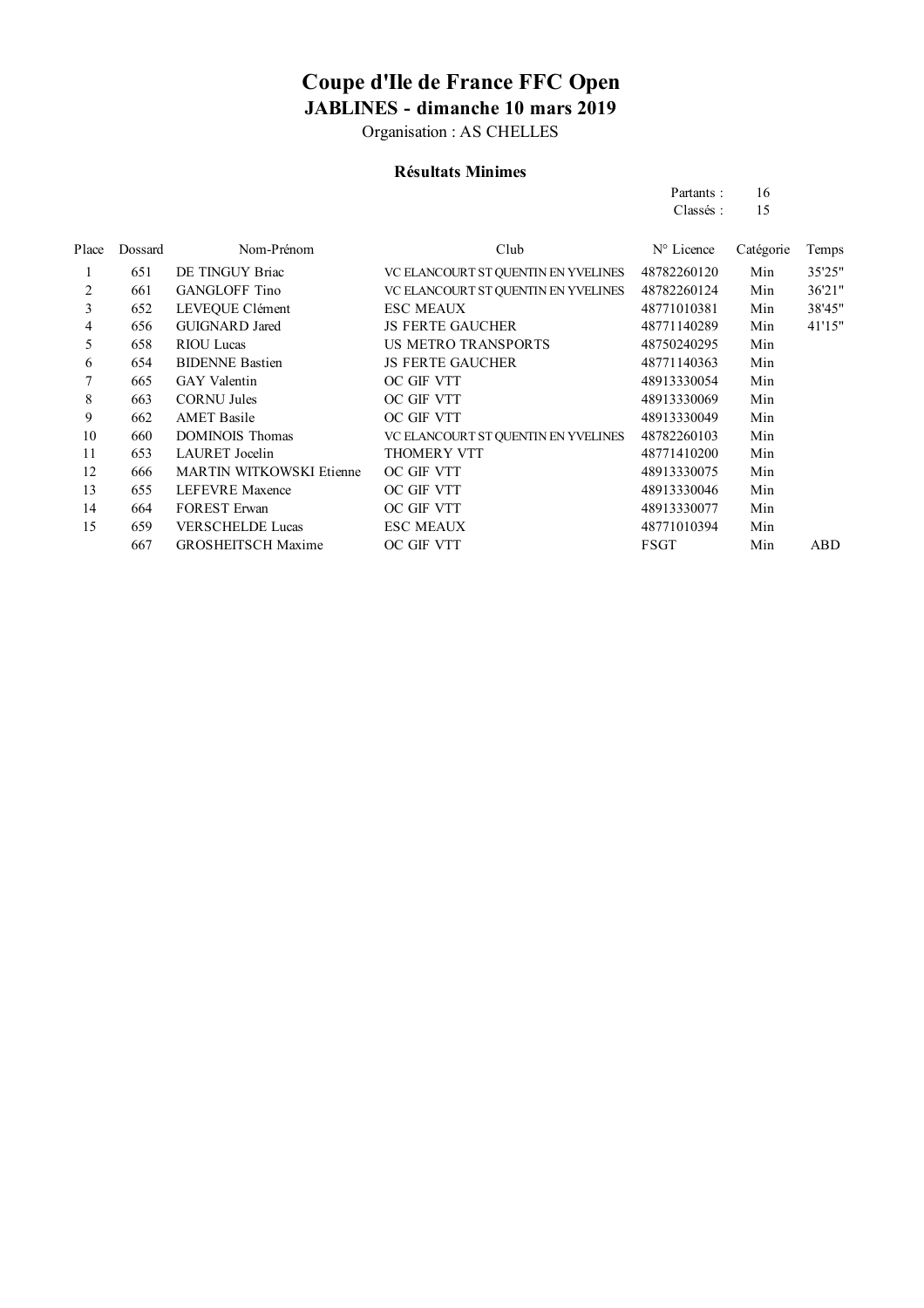Organisation : AS CHELLES

#### **Résultats Cadettes**

| Partants: |   |
|-----------|---|
| Classés:  | 4 |

| Place | Dossard | Nom-Prénom              | Club                            | $N^{\circ}$ Licence | Catégorie | Temps    |
|-------|---------|-------------------------|---------------------------------|---------------------|-----------|----------|
|       | 501     | <b>FROMY</b> Celine     | AVENIR SURVILLIERS VTT LA HARDE | 48957300018         | Cad F     | 1H03'38" |
|       | 502     | LEDOUX Mathilde         | US METRO TRANSPORTS             | 48750240292         | Cad F     | 1H09'14" |
| 3     | 506     | <b>BRETTE</b> Emilie    | OC GIF VTT                      | <b>FSGT</b>         | Cad F     |          |
| 4     | 505     | <b>GOURLAOUEN Clara</b> | <b>CC COULOMMIERS</b>           | en cours            | Cad F     |          |
|       | 503     | <b>VERSCHELDE Leane</b> | <b>ESC MEAUX</b>                | 48771010220         | Cad F     | ABD      |
|       | 504     | <b>HAUTREUX Louise</b>  | <b>AC MARINES</b>               | 48957280036         | Cad F     | ABD      |
|       | 507     | VIRGINIUS SERVAN Célia  | NL                              |                     | Cad F     | ABD      |

#### **Résultats Minimes Filles**

| Partants: |  |
|-----------|--|
| Classés:  |  |
|           |  |

| Place | Dossard | Nom-Prénom          | Club                       | $N^{\circ}$ Licence Catégorie Temps |       |        |
|-------|---------|---------------------|----------------------------|-------------------------------------|-------|--------|
|       | 601     | DE SALVO Mélanie    | B.C. NOISY LE GRAND        | 48935070207                         | Min F | 42.25" |
|       | 602.    | VANDEPUTTE Justine  | EC VALLEE DE L'AISNE       | 47020690024                         | Min F | 53'29" |
|       | 603.    | RADIN THOMAS Maelle | ARGENTEUIL VAL DE SEINE 95 | 48957080502                         | Min F | ABD.   |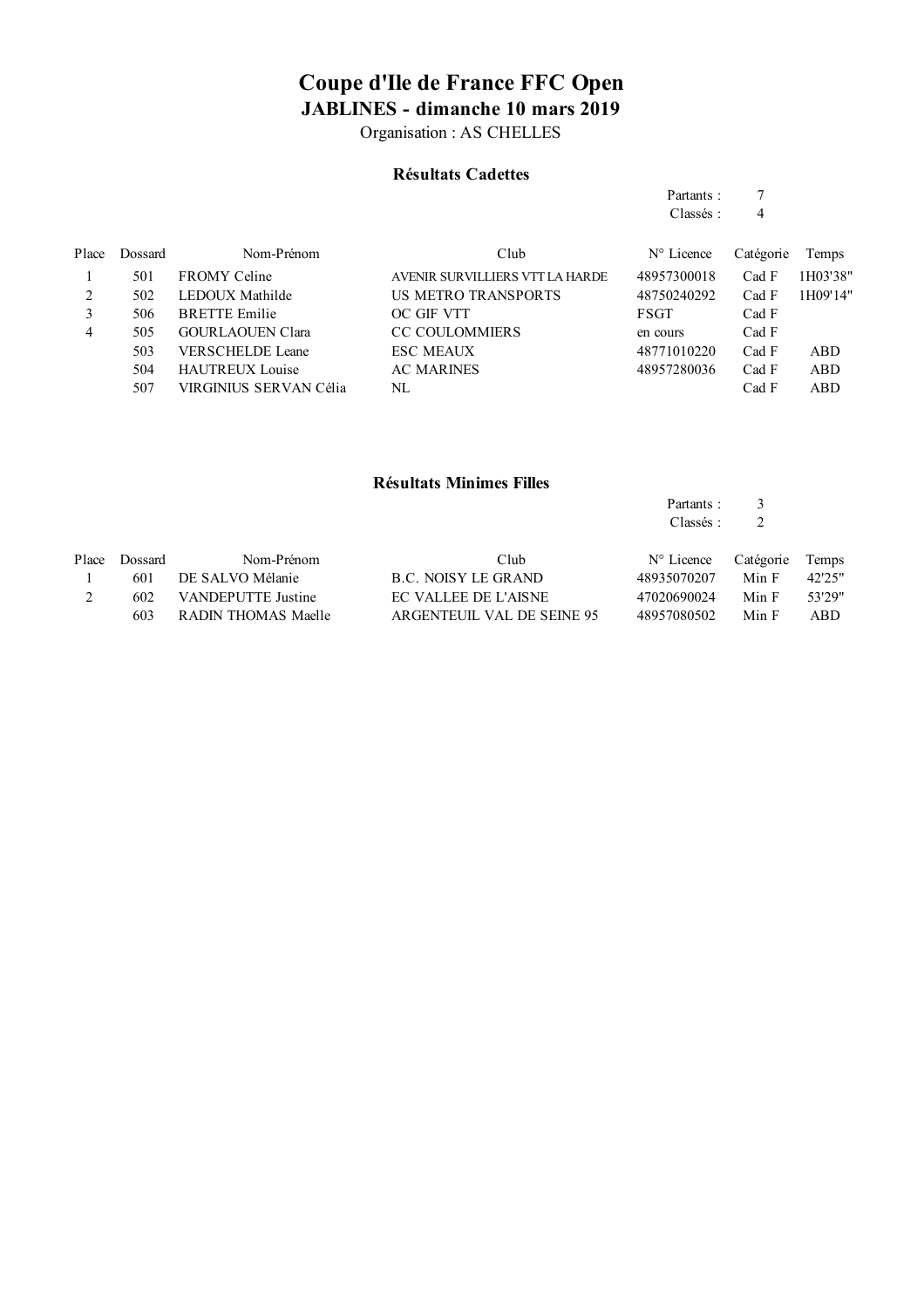Organisation : AS CHELLES

### **Résultats Cadets**

Partants : 25 Classés : 24

| Place | Dossard | Nom-Prénom              | Club                                            | N° Licence    | Catégorie | Temps      |
|-------|---------|-------------------------|-------------------------------------------------|---------------|-----------|------------|
| 1     | 551     | <b>SAVINA Hugo</b>      | US DOMONT CYCLISME                              | 48957020205   | Cad       | 46'30"     |
| 2     | 559     | <b>SOULIER Lohann</b>   | <b>US METRO TRANSPORTS</b>                      | 48750240293   | Cad       | 48'05"     |
| 3     | 573     | <b>BERTHELOT Maxime</b> | <b>AC MARINES</b>                               | 48957280019   | Cad       |            |
| 4     | 574     | <b>LANDRY</b> Antoine   | <b>AC MARINES</b>                               | 48957280011   | Cad       |            |
| 5     | 575     | <b>ZOVI</b> Victor      | <b>CLOCA CYCLE</b>                              | <b>UFOLEP</b> | Cad       |            |
| 6     | 552     | MIGLIORE Paul           | OC GIF VTT                                      | 48913330040   | Cad       |            |
| 7     | 555     | STOCARD Loriano         | <b>THOMERY VTT</b>                              | 48771410196   | Cad       |            |
| 8     | 566     | LE POUL Erwan           | <b>ES STAINS-CYCLISME</b>                       | 48935330179   | Cad       |            |
| 9     | 560     | <b>CHAMPION Axel</b>    | OC GIF VTT                                      | 48913330018   | Cad       |            |
| 10    | 570     | <b>CHARLOTTE Thomas</b> | OC GIF VTT                                      | 48913330067   | Cad       |            |
| 11    | 563     | MASSONNAT Antoine       | VC ELANCOURT ST QUENTIN EN YVELINES 48782260143 |               | Cad       |            |
| 12    | 553     | <b>BODEAU</b> Thomas    | OC GIF VTT                                      | 48913330052   | Cad       |            |
| 13    | 576     | DELSART Alexis          | US MAULE CYCLISME                               | 48782280291   | Cad       |            |
| 14    | 561     | LUCAS Quentin           | OFF ROAD CYCLISTE D'EPONE                       | 48782070098   | Cad       |            |
| 15    | 571     | <b>DURAND</b> Antonin   | <b>CC COULOMMIERS</b>                           | en cours      | Cad       |            |
| 16    | 562     | PRESTAT Clément         | OFF ROAD CYCLISTE D'EPONE                       | 48782070030   | Cad       |            |
| 17    | 557     | <b>COURTAT Tom</b>      | US DOMONT CYCLISME                              | 48957020190   | Cad       |            |
| 18    | 567     | LE POUL Loïck           | <b>ES STAINS-CYCLISME</b>                       | 48935330181   | Cad       |            |
| 19    | 554     | <b>JAQUINANDI Lucas</b> | OFF ROAD CYCLISTE D'EPONE                       | 48782070088   | Cad       |            |
| 20    | 569     | WITWER Clément          | ROUE D'OR CONFLANAISE                           | 48782100341   | Cad       |            |
| 21    | 572     | PEINO Léandre           | <b>CC COULOMMIERS</b>                           | en cours      | Cad       |            |
| 22    | 558     | <b>BOSC</b> Matthieu    | OC GIF VTT                                      | 48913330060   | Cad       |            |
| 23    | 568     | CHEVALLIER Gabin        | <b>THOMERY VTT</b>                              | 48771410180   | Cad       |            |
| 24    | 565     | <b>JEZOUIN Clément</b>  | OFF ROAD CYCLISTE D'EPONE                       | 48782070173   | Cad       |            |
|       | 556     | <b>LEHMANN</b> Matthieu | <b>B.C. NOISY LE GRAND</b>                      | 48935070024   | Cad       | <b>ABD</b> |
|       |         |                         |                                                 |               |           |            |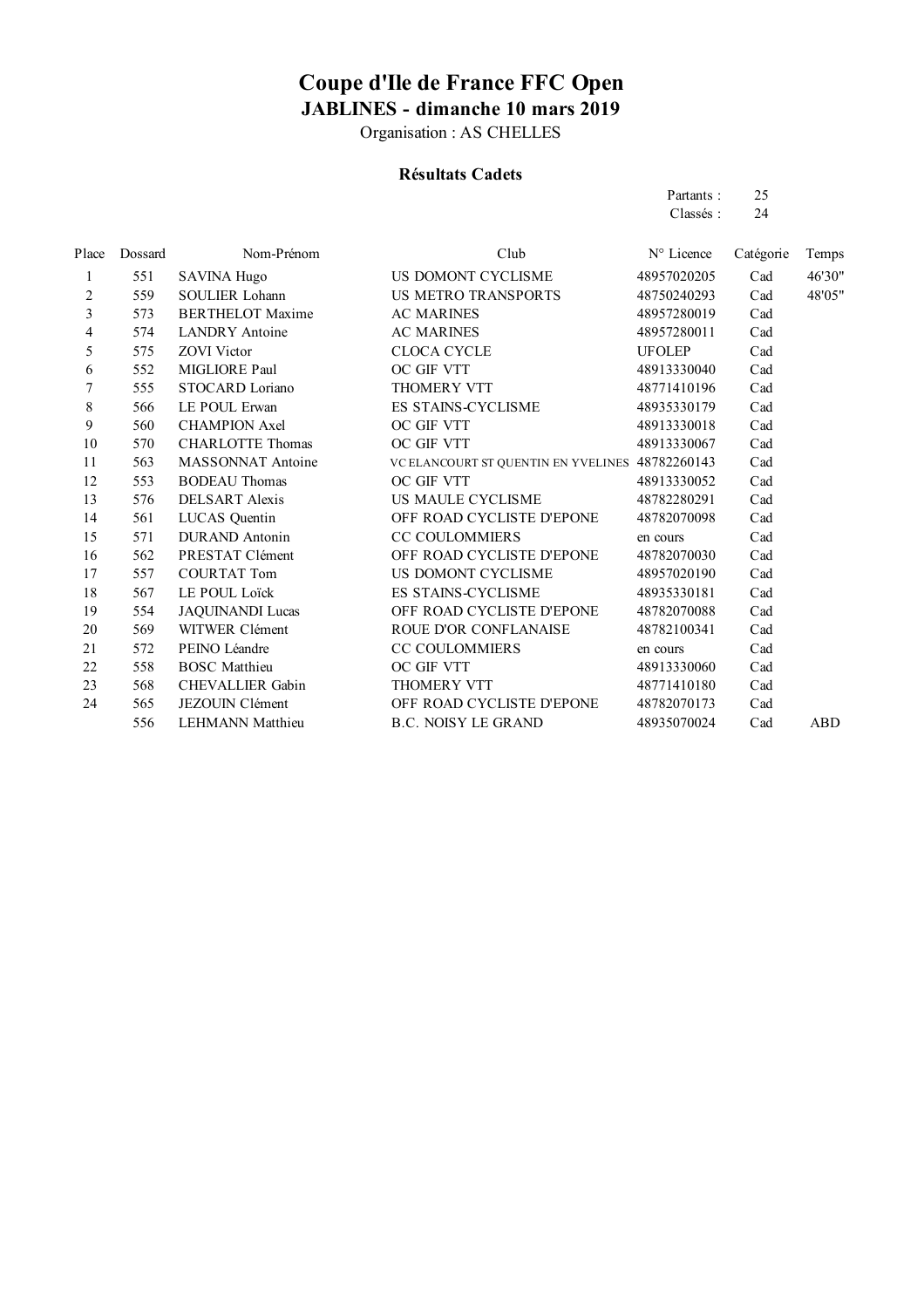Organisation : AS CHELLES

#### **Résultats Juniors**

Partants : 16 Classés : 13

| Place | Dossard | Nom-Prénom                 | Club                                | $N^{\circ}$ Licence | Catégorie | Temps      |
|-------|---------|----------------------------|-------------------------------------|---------------------|-----------|------------|
|       | 159     | GARIN Maxime               | US MAULE CYCLISME                   | 48782280259         | Jun       |            |
| 2     | 156     | VAVASSEUR Maxime           | US MAULE CYCLISME                   | 48782280309         | Jun       |            |
| 3     | 154     | PERRET Raphael             | OC GIF VTT                          | 48913330034         | Jun       |            |
| 4     | 152     | <b>DAVESNE</b> Thomas      | OC GIF VTT                          | 48913330037         | Jun       |            |
| 5     | 155     | <b>LATOUR Thomas</b>       | <b>B.C. NOISY LE GRAND</b>          | 48935070403         | Jun       |            |
| 6     | 164     | <b>BOURJON Hugo</b>        | VC ELANCOURT ST QUENTIN EN YVELINES | 48782260116         | Jun       |            |
|       | 153     | DE SALVO Lucas             | <b>B.C. NOISY LE GRAND</b>          | 48935070239         | Jun       |            |
| 8     | 160     | <b>VIGNERON Hugo</b>       | VC MONTIGNY BRETONNEUX              | 48782350723         | Jun       |            |
| 9     | 163     | <b>CORBIN Thomas</b>       | VTT VAL D'ESSONNE                   | 48913280169         | Jun       |            |
| 10    | 158     | <b>LEBARGY</b> Pierre      | OFF ROAD CYCLISTE D'EPONE           | 48782070029         | Jun       |            |
| 11    | 151     | <b>CHATAIGNER Hannibal</b> | <b>B.C. NOISY LE GRAND</b>          | 48935070117         | Jun       |            |
| 12    | 167     | <b>BOUTROUGE Guillaume</b> | NL                                  |                     | Jun       |            |
| 13    | 161     | <b>DOMINEAU Nathan</b>     | OFF ROAD CYCLISTE D'EPONE           | 48782070117         | Jun       |            |
|       | 162     | ROUDEAU Théo               | US DOMONT CYCLISME                  | 48957020232         | Jun       | <b>ABD</b> |
|       | 165     | <b>BACHELET Arthur</b>     | <b>AC MARINES</b>                   | 48957280039         | Jun       | ABD        |
|       | 166     | ZORDAN Valentino           | <b>AC MARINES</b>                   | 48957280033         | Jun       | <b>ABD</b> |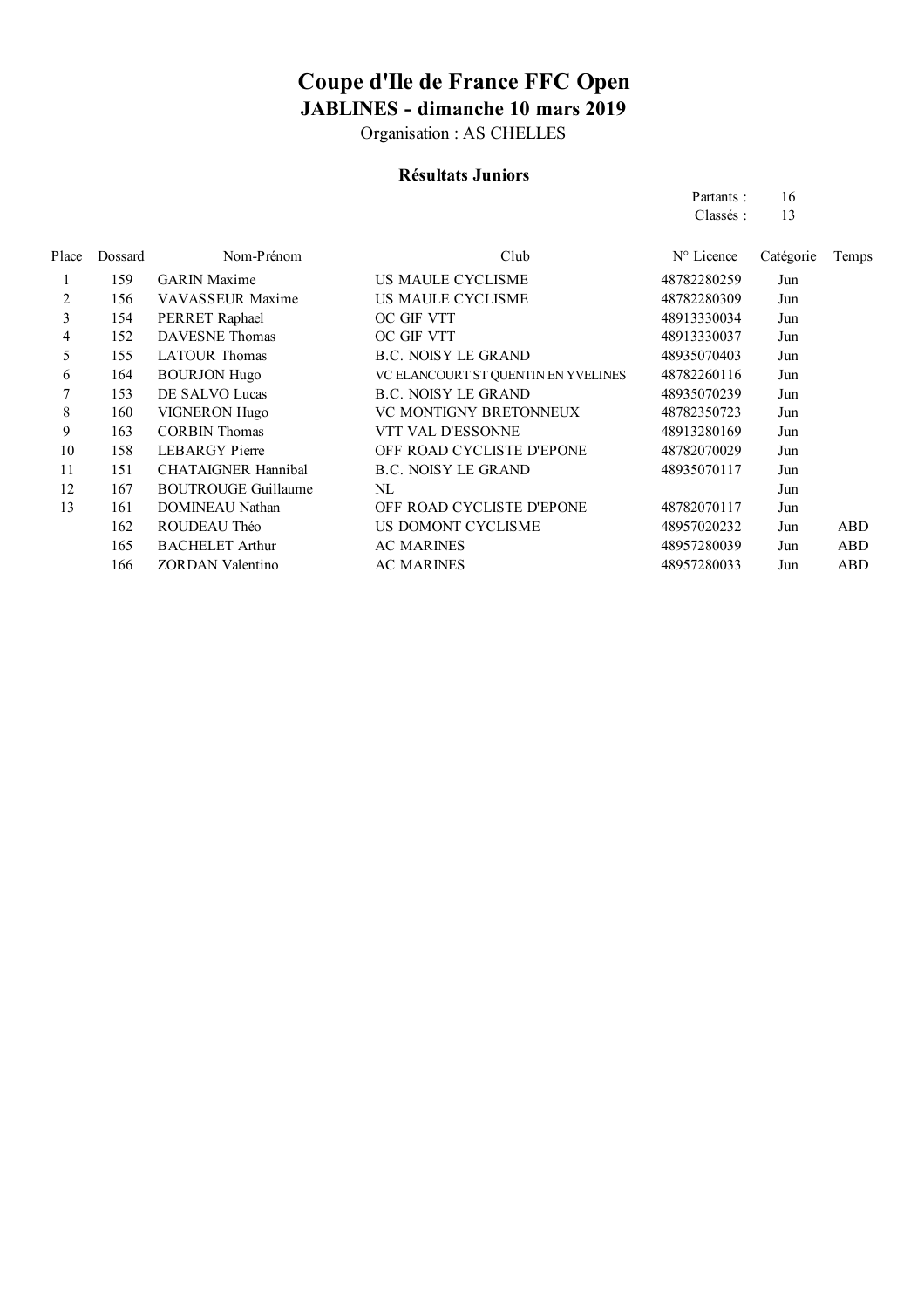Organisation : AS CHELLES

#### **Résultat Seniors et Juniors Féminines**

|       |         |                         |                               | Partants:   | 15        |            |
|-------|---------|-------------------------|-------------------------------|-------------|-----------|------------|
|       |         |                         |                               | Classés:    | 12        |            |
| Place | Dossard | Nom-Prénom              | Club                          | N° Licence  | Catégorie | Temps      |
|       | 422     | <b>STUMPF Fanny</b>     | <b>ESC MEAUX</b>              | 48771010143 | Sen F     | 1H15'30"   |
| 2     | 424     | ROST Cynthia            | OFF ROAD CYCLISTE D'EPONE     | 48782070127 | Esp F     |            |
| 3     | 456     | POINDRON Anne           | <b>A LAON BIKE</b>            | 47020700021 | Jun F     |            |
| 4     | 421     | CARRE Léaldine          | <b>CSM VILLENEUVE GARENNE</b> | 48924200170 | Sen F     |            |
| 5     | 454     | <b>GOERGEN</b> Océane   | ARGENTEUIL VAL DE SEINE 95    | 48957080183 | Jun F     |            |
| 6     | 452     | <b>TAVERNIER Chloé</b>  | EC CHÂTEAU THIERRY            | en cours    | Jun F     |            |
|       | 451     | <b>BRETTE Léa</b>       | OC GIF VTT                    | 48913330059 | Jun F     |            |
| 8     | 453     | <b>TETART</b> Marie     | US MAULE CYCLISME             | 48782280307 | Jun F     |            |
| 9     | 457     | PETIT Raphaelle         |                               | 48918000109 | Jun F     |            |
| 10    | 431     | <b>CASSIER Claire</b>   | NL                            |             | Sen F     |            |
| 11    | 429     | PFUKE Lilian            | <b>UCI</b>                    | 10043838122 | Sen F     |            |
| 12    | 430     | JOVER-LUNZANO Ainhoa    | NL                            |             | Sen F     |            |
|       | 428     | <b>VICENTE</b> Ludivine | NL                            |             | Sen F     | ABD        |
|       | 455     | VERLET Laurie           | US MAULE CYCLISME             | 48782280320 | Jun F     | <b>ABD</b> |
|       | 425     | LEVILLAIN Sylvie        | VC FONTAINEBLEAU AVON         | 48771130195 | Sen F     | ABD        |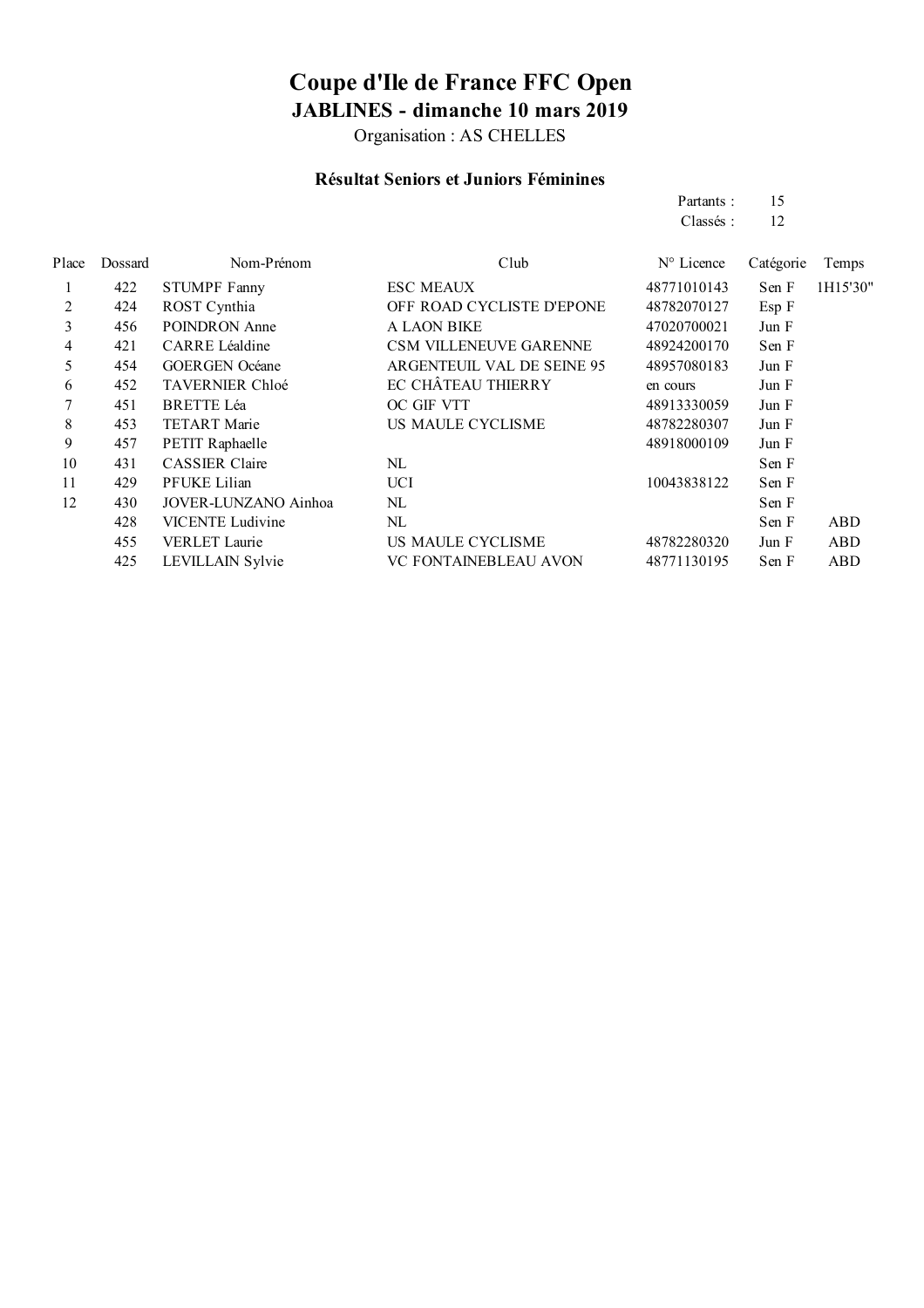Organisation : AS CHELLES

### **Résultats Espoirs**

|       |         |                           |                                  | Partants:           | 15        |            |
|-------|---------|---------------------------|----------------------------------|---------------------|-----------|------------|
|       |         |                           |                                  | Classés:            | 11        |            |
| Place | Dossard | Nom-Prénom                | Club                             | $N^{\circ}$ Licence | Catégorie | Temps      |
|       | 104     | LETURCQ Geoffrey          | US DOMONT CYCLISME               | 48957020206         | Esp       | 1H33'50"   |
| 2     | 103     | <b>MARFOUTINE Joss</b>    | ROUE D'OR CONFLANAISE            | 48782100108         | Esp       |            |
| 3     | 107     | <b>STUMPF Florian</b>     | <b>ESC MEAUX</b>                 | 48771010144         | Esp       |            |
| 4     | 102     | <b>MISCOPEIN</b> Augustin | OC GIF VTT                       | 48913330032         | Esp       |            |
| 5     | 112     | <b>LORIOT Nicolas</b>     | US DOMONT CYCLISME               | 48957020238         | Esp       |            |
| 6     | 110     | THIRIOT Thomas            | US DOMONT CYCLISME               | 48957020197         | Esp       |            |
|       | 113     | HOSOTTE Adrien            | OC GIF VTT                       | 48913330055         | Esp       |            |
| 8     | 109     | <b>BONNAUD Maxime</b>     | LAGNY PONTCARRE CYC.             | 48771280111         | Esp       |            |
| 9     | 111     | FARDEAU Clément           | EC MONTGERON VIGNEUX             | 48913070003         | Esp       |            |
| 10    | 106     | <b>MENAGE</b> Antoine     | UNION SPORTIVE TRILPORT GERMIGNY | 48771320051         | Esp       |            |
| 11    | 101     | PARMENTIER Hugo           | <b>B.C. NOISY LE GRAND</b>       | 48935070196         | Esp       |            |
|       | 105     | <b>DESPUJOLS Damien</b>   | <b>THOMERY VTT</b>               | 48771410198         | Esp       | ABD        |
|       | 108     | TREHOUX Clément           | US DOMONT CYCLISME               | 48957020194         | Esp       | <b>ABD</b> |
|       | 114     | <b>FULGONI</b> Alexandre  | <b>AC MARINES</b>                | <b>UFOLEP</b>       | Esp       | ABD        |
|       | 115     | <b>ROYE Florian</b>       | US DOMONT CYCLISME               | 48957020155         | Esp       | <b>ABD</b> |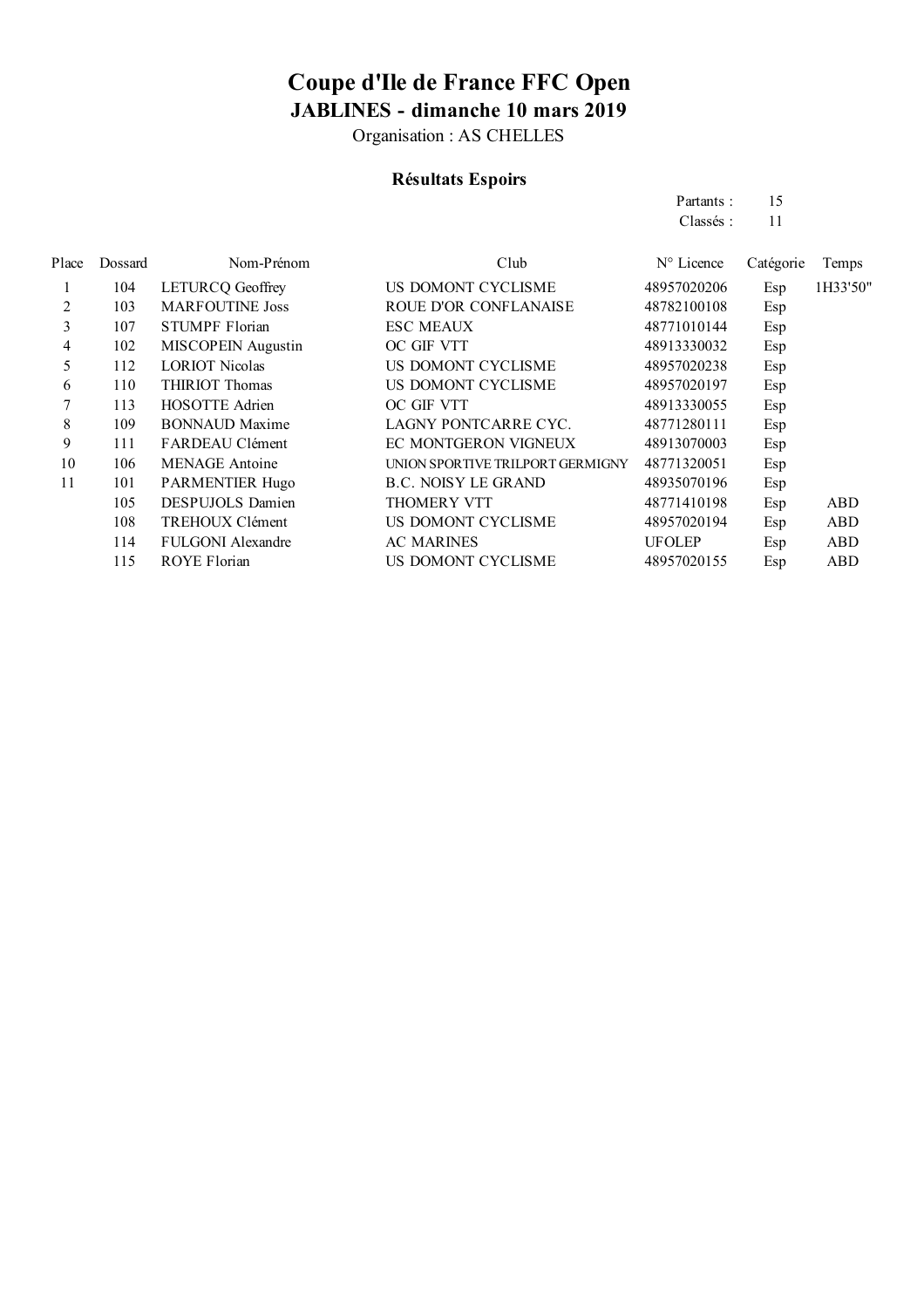Organisation : AS CHELLES

### **Résultat Seniors**

|         |                            | $1H45$ ou $40kms$   | Partants :<br>Classés: | 8<br>5    |       |
|---------|----------------------------|---------------------|------------------------|-----------|-------|
| Dossard | Nom-Prénom                 | Club                | $N^{\circ}$ Licence    | Catégorie | Temps |
| 6       | GARYGA Baptiste            | US MAULE CYCLISME   | 48782280326            | Sen       |       |
|         | <b>SEZNEC Hoel</b>         | OC GIF VTT          | 48913330035            | Sen       |       |
|         | THIEBAULT Robin            | LES BLEUS DE FRANCE | 48924020016            | Sen       |       |
| 2       | <b>BUISSONNEAU Florian</b> | US DOMONT CYCLISME  | 48957020218            | Sen       |       |
| 3       | <b>CAMUEL Maxime</b>       | OC GIF VTT          | 48913330071            | Sen       |       |
| 5       | VERLET William             | US MAULE CYCLISME   | 48782280271            | Sen       | ABD.  |
| 8       | <b>VERMANDE Romain</b>     | NL                  |                        |           | ABD   |
| 4       | <b>FOYE Kevin</b>          | <b>AS CHELLES</b>   | 48771080018            | Sen       | ABD   |
|         |                            |                     |                        |           |       |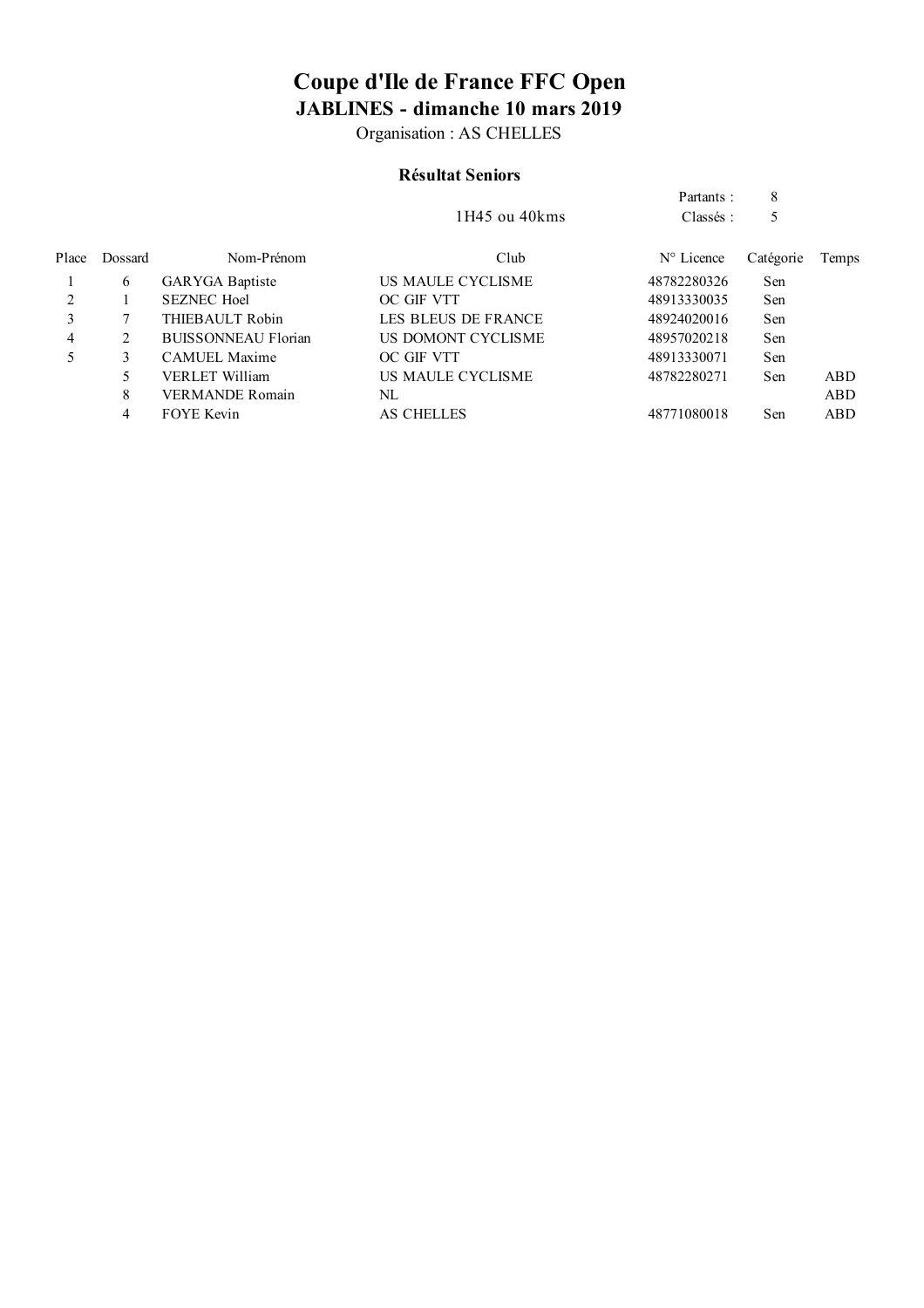Organisation : AS CHELLES

#### **Résultats Masters 1 et 2**

Partants : 21 Classés: 17

| Place          | Dossard | Nom-Prénom                 | Club                             | N° Licence  | Catégorie | Temps      |
|----------------|---------|----------------------------|----------------------------------|-------------|-----------|------------|
| 1              | 221     | SACCOMANDI John            | PARISIS A.C. 95                  | 48957140149 | Mas 2     | 1h32'52"   |
| $\overline{2}$ | 201     | <b>DIMEY Nicolas</b>       | OC GIF VTT                       | 48913330053 | Mas 1     |            |
| 3              | 216     | <b>TAVERNIER Pascal</b>    | EC CHÂTEAU THIERRY               | en cours    | Mas 2     |            |
| 4              | 215     | MARECHAL Yoann             | <b>TEAM HBS CYCLING</b>          | 48771510014 | Mas 1     |            |
| 5              | 202     | <b>SURARDT Nicolas</b>     | <b>B.C. NOISY LE GRAND</b>       | 48935070082 | Mas 2     |            |
| 6              | 208     | D'ARGY Pierre              | <b>CYCLO-CROSS UNITED</b>        | 48924220008 | Mas 1     |            |
| 7              | 212     | <b>ALVES</b> Arnaud        | A. C. B. B.                      | 48924080209 | Mas 1     |            |
| 8              | 204     | <b>DENIVET Arnaud</b>      | UNION SPORTIVE TRILPORT GERMIGNY | 48771320046 | Mas 2     |            |
| 9              | 213     | <b>HYMONNET ROMAIN</b>     | PARIS CYCLISTE OLYMPIQUE         | 48750160469 | Mas 2     |            |
| 10             | 209     | <b>LEROY GUILLAUME</b>     | US DOMONT CYCLISME               | 48957020235 | Mas 2     |            |
| 11             | 203     | GUERRIN Stéphane           | UNION SPORTIVE TRILPORT GERMIGNY | 48771320049 | Mas 2     |            |
| 12             | 217     | <b>COLLAUDIN Sébastien</b> | NL                               |             | Mas 1     |            |
| 13             | 220     | <b>QUIRICI YOAN</b>        | NL                               |             | Mas 2     |            |
| 14             | 207     | <b>SICHER Guillaume</b>    | ROUE D'OR CONFLANAISE            | 48782100294 | Mas 2     |            |
| 15             | 210     | <b>GRZYBEK</b> Mathieu     | <b>B.C. NOISY LE GRAND</b>       | 48935070044 | Mas 1     |            |
| 16             | 219     | <b>CROCHET COLIN</b>       | ARGENTEUIL VAL DE SEINE 95       | 4895        | Mas 2     |            |
| 17             | 211     | MASTROIANNI Thomas         | <b>B.C. NOISY LE GRAND</b>       | 48935070391 | Mas 2     |            |
|                | 205     | <b>ROLLET Nicolas</b>      | UNION SPORTIVE TRILPORT GERMIGNY | 48771320050 | Mas 1     | ABD        |
|                | 206     | VAVON Alexandre            | <b>ASL VARREDDES</b>             | <b>FSGT</b> | Mas 2     | <b>ABD</b> |
|                | 214     | <b>GABILLET Wesley</b>     | TEAM VTT MAISSE                  | 48913250074 | Mas 2     | <b>ABD</b> |
|                | 218     | BOISTAY Aurélien           | PEDALE SUIPPASE                  | en cours    | Mas 2     | ABD        |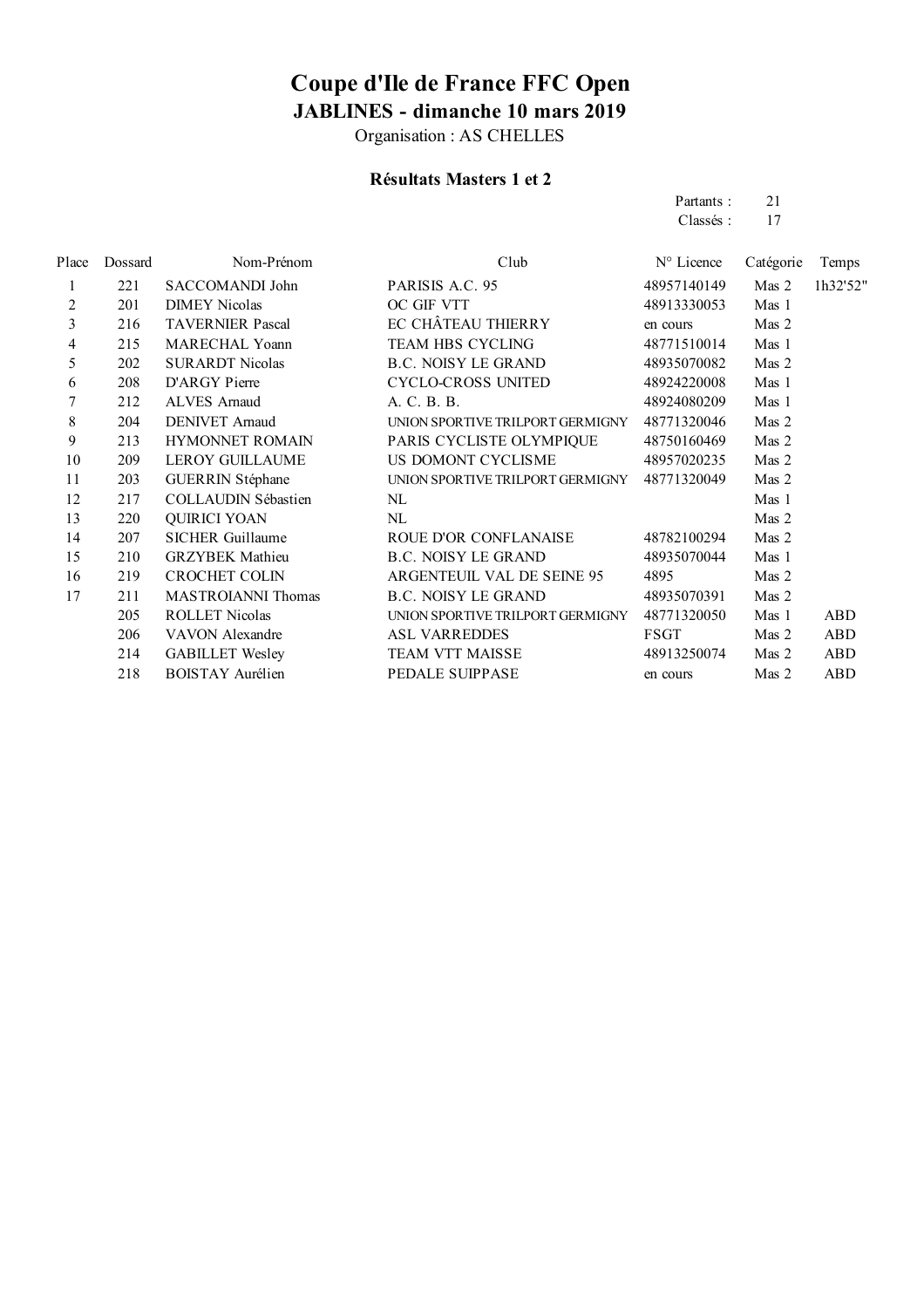Organisation : AS CHELLES

#### Résultat **Masters 3-4-5**

1H30 ou 32kms Classés : 36

Partants : 46

| Place | Dossard | Nom-Prénom                      | Club                                            | N° Licence  | Catégorie | Temps      |
|-------|---------|---------------------------------|-------------------------------------------------|-------------|-----------|------------|
| 1     | 301     | <b>CORBEAU Laurent</b>          | EC MONTGERON VIGNEUX                            | 48913070045 | Mas 4     | 1H23'08"   |
| 2     | 313     | NAYENER Julien                  | EC SARTROUVILLE                                 | 48782130035 | Mas 3     |            |
| 3     | 302     | <b>DURAND</b> Alexis            | US METRO TRANSPORTS                             | 48750240276 | Mas 3     |            |
| 4     | 372     | <b>BULLIOT</b> Jean Michel      | EC MONTGERON VIGNEUX                            | 48913070189 | Mas 5     |            |
| 5     | 303     | <b>BIDENNE</b> Loïc             | <b>JS FERTE GAUCHER</b>                         | 48771140349 | Mas 4     |            |
| 6     | 318     | <b>UDRY</b> Cyrille             | US MAULE CYCLISME                               | 48782280027 | Mas 3     |            |
| 7     | 371     | TELLIER Jean Philippe           | PARIS CYCLISTE OLYMPIQUE                        | 48750160291 | Mas 5     |            |
| 8     | 389     | <b>CORBIN Christophe</b>        | VTT VAL D'ESSONNE                               | 48913280230 | Mas 5     |            |
| 9     | 321     | LE POUL Michaël                 | ES STAINS-CYCLISME                              | 48935330182 | Mas 4     |            |
| 10    | 304     | <b>SOLOHUB Rudy</b>             | <b>JS FERTE GAUCHER</b>                         | 48771140292 | Mas 3     |            |
| 11    | 381     | MICHOUT Eric                    | US MAULE CYCLISME                               | 48782280161 | Mas 5     |            |
| 12    | 396     | PAGEOT Jean Michel              | NL                                              |             | Mas 5     |            |
| 13    | 308     | <b>RIOU Gilles</b>              | TEAM PELTRAX - CSD                              | 48771150170 | Mas 3     |            |
| 14    | 384     | <b>COUTIF Frederic</b>          | PARISIS A.C. 95                                 | 48957140040 | Mas 5     |            |
| 15    | 390     | <b>VERTADIER Eric</b>           | US MAULE CYCLISME                               | 48782280199 | Mas 5     |            |
| 16    | 317     | FADDA Jean Christophe           | TEAM VTT MAISSE                                 | 48913250040 | Mas 3     |            |
| 17    | 376     | CASTILLO Frédéric               | VC FONTAINEBLEAU AVON                           | 48771130077 | Mas 5     |            |
| 18    | 305     | <b>ATZERT</b> Alexandre         | <b>B.C. NOISY LE GRAND</b>                      | 48935070098 | Mas 4     |            |
| 19    | 306     | TISSIER Sébastien               | TEAM VTT MAISSE                                 | 48913250038 | Mas 3     |            |
| 20    | 307     | <b>BRAUD</b> Christophe         | <b>JS FERTE GAUCHER</b>                         | 48771140159 | Mas 4     |            |
| 21    | 379     | <b>LELONG Olivier</b>           | ASL VARREDDES VTT                               | <b>FSGT</b> | Mas 5     |            |
| 22    | 375     | REMENIERAS Hervé                | <b>B.C. NOISY LE GRAND</b>                      | 48935070268 | Mas 5     |            |
| 23    | 374     | LABARRE Christophe              | HITTERS Social Club                             | en cours    | Mas 5     |            |
| 24    | 312     | TETART David                    | <b>B.C. NOISY LE GRAND</b>                      | 48935070138 | Mas 3     | 1 TOUR     |
| 25    | 315     | <b>BOURJON Christophe</b>       | VC ELANCOURT ST QUENTIN EN YVELINES 48782260157 |             | Mas 4     | 1 TOUR     |
| 26    | 319     | ROUDEAU David                   | <b>VC MERUVIEN</b>                              | 47600340043 | Mas 4     | 1 TOUR     |
| 27    | 377     | <b>MAGNERON</b> Eric            | VTT VAL D'ESSONNE                               | 48913280231 | Mas 5     | 1 TOUR     |
| 28    | 378     | <b>MEYER Raoul</b>              | <b>B.C. NOISY LE GRAND</b>                      | 48935070383 | Mas 5     | 1 TOUR     |
| 29    | 322     | <b>BERTHELOT Vincent</b>        | <b>AC MARINES</b>                               | 48957280019 | Mas 4     | 1 TOUR     |
| 30    | 392     | <b>LEMAITRE Jean-Yves</b>       | NL                                              |             | Mas 5     | 1 TOUR     |
| 31    | 323     | <b>CAPRON Valki</b>             | <b>ASL VARREDDES</b>                            | <b>FSGT</b> | Mas 4     | 1 TOUR     |
| 32    | 383     | <b>BILLOT MORNET Christophe</b> | TEAM VTT MAISSE                                 | 48913250099 | Mas 5     | 1 TOUR     |
| 33    | 386     | DA COSTA Fernando               | AS CHELLES                                      | 48771080126 | Mas 5     | 1 TOUR     |
| 34    | 320     | PICH Jean Luc                   | VC FONTAINEBLEAU AVON                           | 48771130272 | Mas 4     | 1 TOUR     |
| 35    | 382     | <b>CHATAIGNER Dominique</b>     | AC POMMEUSE BOISSY                              | 48771300019 | Mas 5     | 1 TOUR     |
| 36    | 388     | <b>DURIEUX Ludovic</b>          | EC MONTGERON VIGNEUX                            | 48913070317 | Mas 5     | 1 TOUR     |
|       | 387     | <b>STUMPF Franck</b>            | <b>ESC MEAUX</b>                                | 48771010145 | Mas 5     | <b>ABD</b> |
|       | 394     | <b>GUILLOU Patrick</b>          | THOMERY VTT                                     | 48771410074 | Mas 5     | <b>ABD</b> |
|       | 324     | PASTEUR Jérome                  | NL                                              |             | Mas 4     | <b>ABD</b> |
|       | 309     | FERNANDES Yohan                 | TEAM VTT MAISSE                                 | 48913250075 | Mas 3     | <b>ABD</b> |
|       | 327     | <b>MAUPOUX Renaud</b>           | NL                                              |             | Mas 4     | <b>ABD</b> |
|       | 326     | <b>VILLEMIN Pierre Mickael</b>  | <b>CSM PUTEAUX</b>                              | 48924010081 | Mas 4     | <b>ABD</b> |
|       | 325     | <b>JEANROCH Cedric</b>          | <b>FSGT</b>                                     | <b>FSGT</b> | Mas 4     | <b>ABD</b> |
|       | 314     | DAUDET Christophe               | AS CHELLES                                      | 48771080118 | Mas 4     | <b>ABD</b> |
|       | 311     | <b>LANDOIS Vincent</b>          | VC FONTAINEBLEAU AVON                           | 48771130243 | Mas 3     | <b>ABD</b> |
|       |         |                                 |                                                 |             |           |            |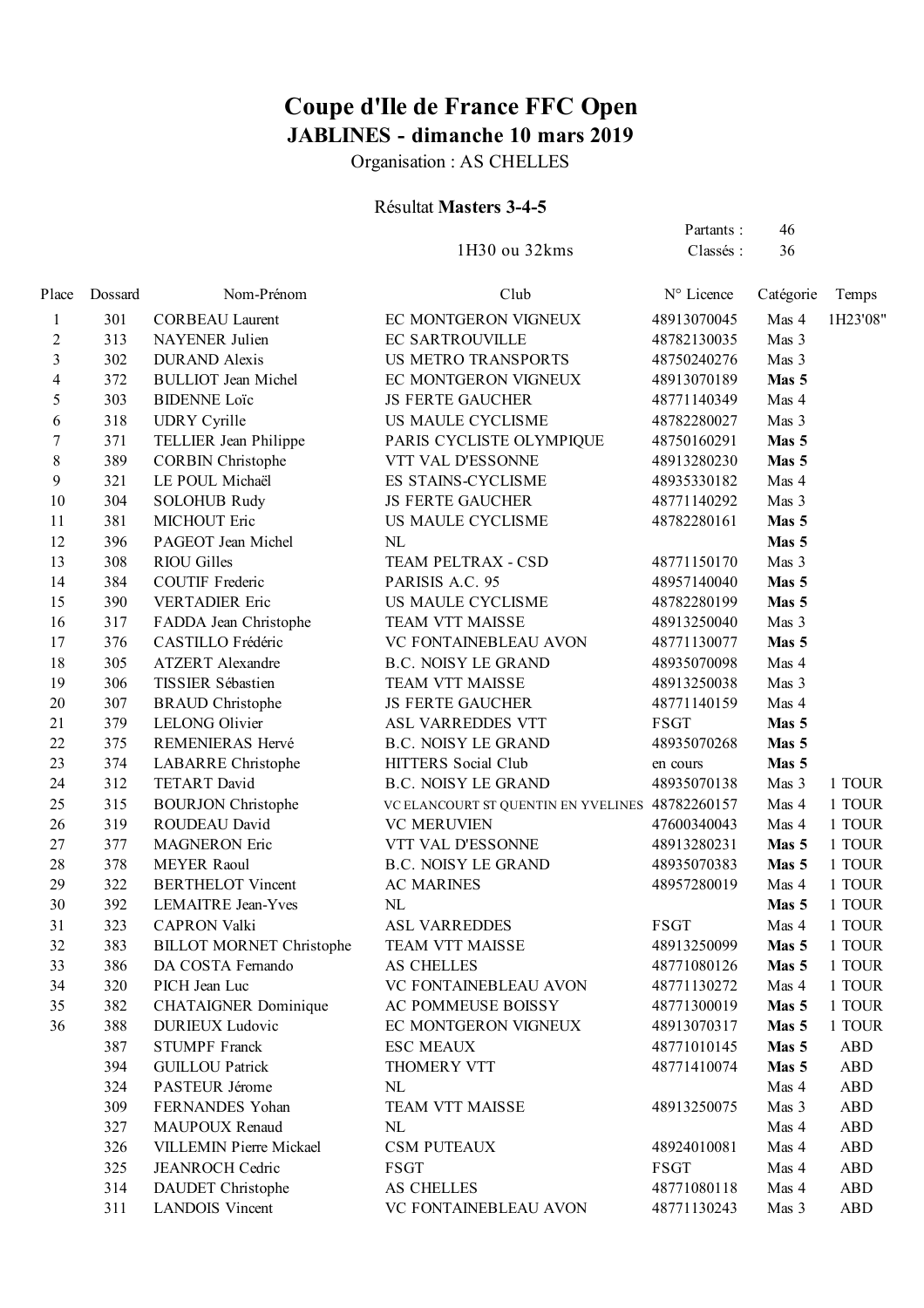Organisation : AS CHELLES

### **Résultats Tandems**

|       |                  |                     |                   | Partants:           | 6         |        |
|-------|------------------|---------------------|-------------------|---------------------|-----------|--------|
|       |                  |                     |                   | Classés:            | 6         |        |
| Place | Dossard          | Nom-Prénom          | Club              | $N^{\circ}$ Licence | Catégorie | Temps  |
|       | 401a             | <b>BIARNE</b> Marc  | US MAULE CYCLISME | 48782280276         | Tan       |        |
|       | 401 <sub>b</sub> | PICANT Franck       | US MAULE CYCLISME | 48782280164         | Tan       |        |
| 2     | 402a             | <b>PORTIER Eric</b> | ASL VARREDDES VTT | <b>FSGT</b>         | Tan       |        |
|       | 402 <sub>b</sub> | <b>LEGUAY</b> Denis | ASL VARREDDES VTT | FSGT                | Tan       |        |
| 3     | 403a             | COUSSEGAL Emilie    | ASL VARREDDES VTT | <b>FSGT</b>         | Tan       | 1 TOUR |
|       | 403 <sub>b</sub> | COUSSEGAL Marc      | ASL VARREDDES VTT | FSGT                | Tan       | 1 TOUR |
|       |                  |                     |                   |                     |           |        |